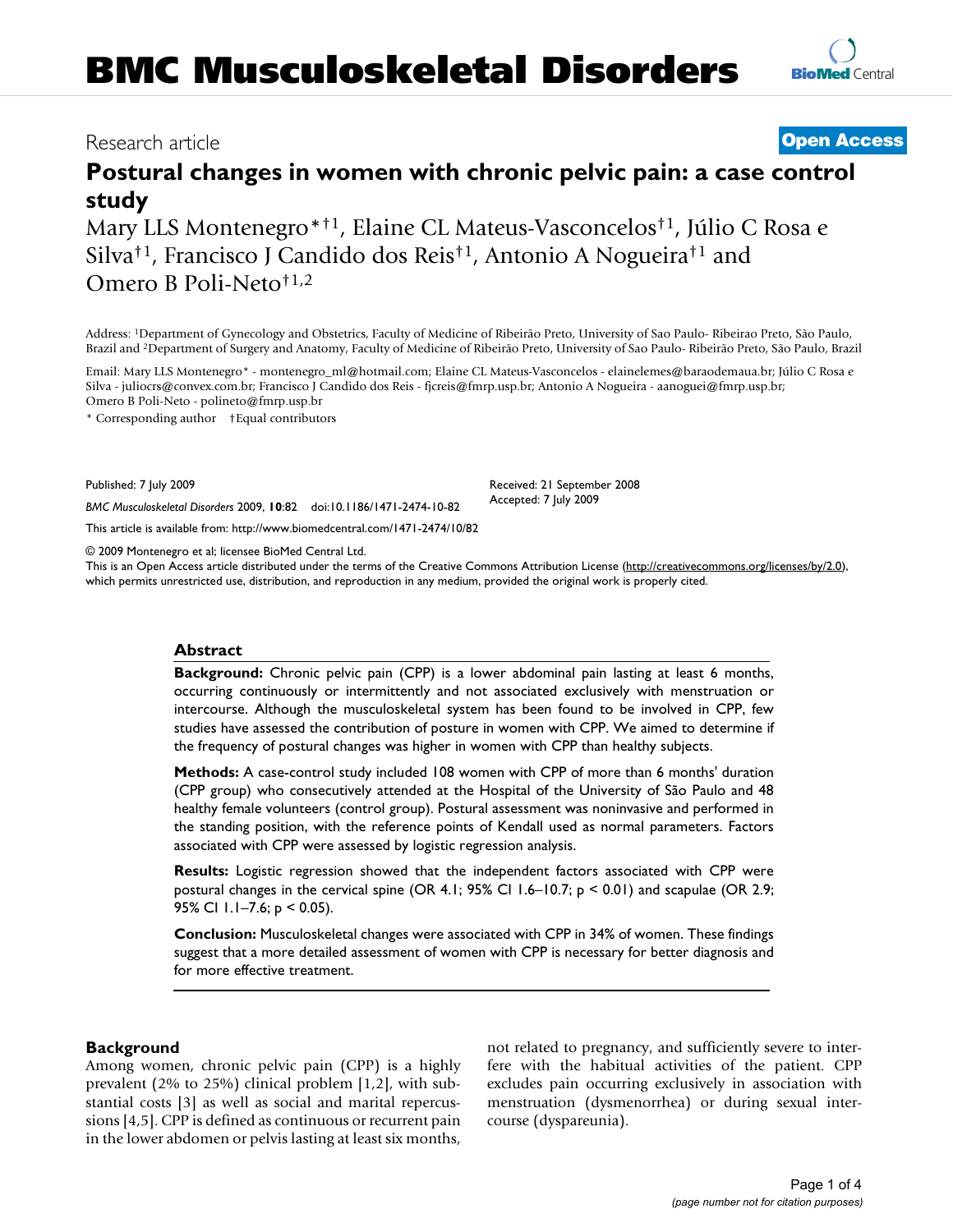Although the etiology is often unknown, it may result from complex interactions among the gastrointestinal, urinary, gynecologic, musculoskeletal, neurologic and endocrine systems, as well as being influenced by psychological and sociocultural factors [6]. To date, few therapeutic modalities have been effective in relieving the symptoms of CPP, particularly over the long term [7]. An interdisciplinary approach has therefore been recommended [8-10], both to diagnose the presumed primary etiology, and to diagnose and control all the secondary factors associated with CPP.

In clinical practice, postural changes are frequently observed among women with CPP. Although this disease has been associated with musculoskeletal changes [9] and particular postures [11], to date there have been no studies of the detailed postural evaluation of women with CPP, which can be performed by attending physicians, especially primary care physicians [5] and gynecologists [12]. Postural assessment can lead to early detection of uneven positions, shortenings, antalgic postures and tensions. Although these changes may not be the primary cause of the clinical condition, they can contribute significantly to the worsening of pain and tension. We therefore determined the frequency of postural changes in women with CPP, as assessed only by clinical examinations.

# **Methods**

A case-control study was performed on 108 consecutive women with CPP of more than 6 months' duration (CPP group) examined at the Hospital of the University of Sao Paulo and on 48 healthy female volunteers (control group). The study was approved by our Research Ethics Committee and all participants gave written informed consent.

Before physical examination, each CPP patient filled out a detailed form containing information about the characteristics of her pain and her personal history, as well as completing the Beck Depression Index (BDI), Visual Analogue Scale (VAS) and the McGill Pain Index (MPI). The control group completed only the BDI (Table 1). Each patient and control subject underwent a physical examination consisting of a general evaluation, superficial and deep palpation of the abdominal wall, including Carnet test and investigation of trigger points. Postural assessment was noninvasive, carried out in standing position, with the reference points of Kendall [13] being used as normal parameters.

Alterations analyzed on the sagittal plane included knee hyperextension; pelvic anteversion and retroversion; lumbar hyperlordosis and rectification; thoracic hyperkyphosis and rectification; protraction and medial rotation of the shoulder; cervical hyperlordosis and rectification; and head protraction. Alterations analyzed on the frontal plane included asymmetry of the malleoli; pes cavus and flat feet; valgum and varum knee; asymmetry of the iliac spine; lumbar scoliosis; head tilt and rotation; and winged, plane and discrepant scapulae. Tests to determine the difference in length of the lower limbs were performed to differentiate real and apparent discrepancies and fingertip to floor distance [14-16].

All subject evaluations were performed by two physical therapists who had worked together for four years and who were blind to all clinical data and clinical findings previously obtained by the physicians, including the condition of each patient or control subject.

#### *Statistical analysis*

Cohen's kappa coefficient was used to determine interrater reliability. All discrepancies were re-examined until a

| Table 1: Demographic and Clinical Characterization of the CPP and Control Groups. |  |  |
|-----------------------------------------------------------------------------------|--|--|
|-----------------------------------------------------------------------------------|--|--|

|                                          | Control        | <b>CPP</b>     | P      |
|------------------------------------------|----------------|----------------|--------|
| Number of subjects                       | 48             | 108            | ---    |
| Age, years (mean $\pm$ SD)               | $31.8 \pm 8.7$ | $35.3 \pm 8.6$ | ns     |
| BMI, $kg/m^2$ (mean $\pm$ SD)            | $26.4 \pm 4.7$ | $26.0 \pm 4.8$ | ns     |
| No. of gestations (median, range) range) | $2, 0 - 8$     | $2, 0 - 6$     | ns     |
| Abortion % (n)                           | 14.6(7/48)     | 20.7 (22/106)  | ns     |
| Episiotomy % (n)                         | 29.2 (14/48)   | 35.2 (38/108)  | ns     |
| Cesarean section %, (n)                  | 41.7 (20/48)   | 35.2 (38/108)  | ns     |
| Stable relationship % (n)                | 66.7 (32/48)   | 76.8 (83/108)  | ns     |
| Duration of symptoms (months) mean ±     | ---            | $60.9 \pm 6.4$ | ---    |
| VAS (mean $\pm$ SD)                      | ---            | $66.8 \pm 2.1$ | ---    |
| McGill (mean $\pm$ SD)                   | ---            | $28.7 \pm 2$   | ---    |
| BDI (median, range)                      | $8,0-28$       | $16, 3 - 42$   | < 0.01 |
| Dysmenorrhea % (n)                       | 12.5(6/48)     | 62 (67/108)    | < 0.01 |
| Dyspareunia* $% (n)$                     | 8.3(4/48)      | 49.1 (53/108)  | < 0.01 |
| Intestinal symptoms % (n)                | 4.2(2/48)      | 41.7 (45/108)  | < 0.01 |
| Urinary symptoms % (n)                   | 12.5(6/48)     | 47.2 (51/108)  | < 0.01 |

Notes- SD: standard deviation; BMI: body mass index; CPP: chronic pelvic pain; VAS: Visual Analogue Scale; BDI: Beck Depression Inventory. \*Considering only moderate or intense symptoms. If we also consider mild symptoms, control: 20.8% (10/48) × CPP: 75.9% (82/108).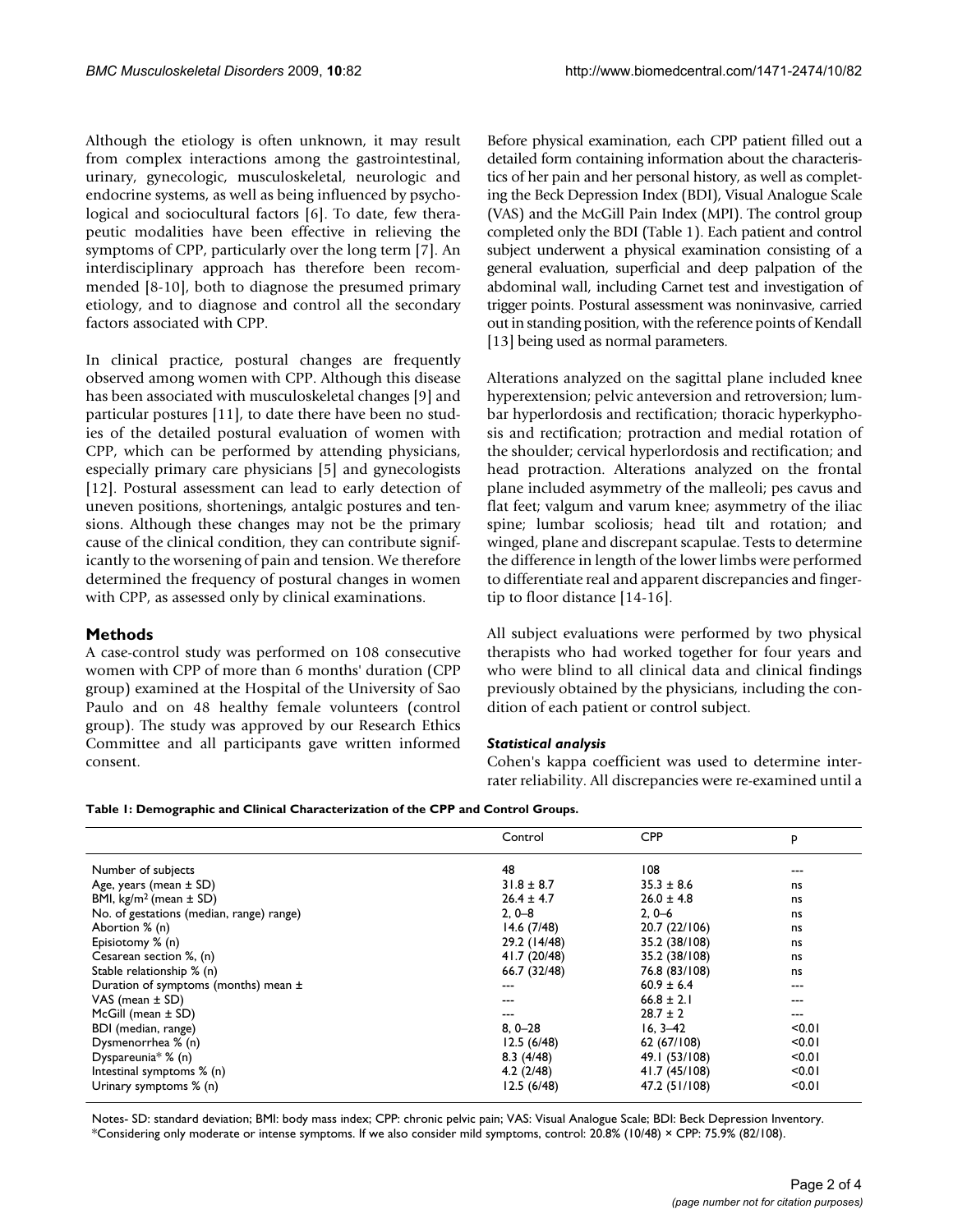consensus was reached by the examiners. Univariate and descriptive analyses were carried using the GraphPad Prism 4 for Windows software. Student's t test and the Mann-Whitney test were used to analyze continuous data with and without normal distribution, respectively, and the Chi-square test or Fisher's exact test was used to analyze categorical data, as appropriate. Logistic regression analysis was used to identify the independent variables significantly associated with CPP. For logistic regression analysis, we selected only those findings that were significant as determined by Fisher's exact or the Chi-square test, with values of 0 and 1 assigned to the absence and presence, respectively, of each variable in each subject. Logistic regression was performed using MedCalc Software Statistic (v9.4.0.2), with the level of significance set at  $p < 0.05$ .

#### **Results**

We observed a postural difference between the CPP and control groups, although the difference was statistically significant ( $p < 0.01$ ) only for the upper segments of the

**Table 2: Postural changes in women with CPP and in healthy women.**

body, i.e., the cervical spine and scapulae. Observed postural changes and the indices of interobserver agreement are listed in Table 2.

#### **Discussion**

We observed statistically significant differences in the cervical spine and scapulae between women with CPP and control women. We believe that the changes observed in women with CPP resulted from a vicious cycle of pain and antalgic postures acquired over time. The mean duration of symptoms among women with CPP was about five years, and postural impairments over time can contribute significantly to the maintenance or worsening of pain [11,17-20]. Nevertheless, we cannot conclude that women with CPP always show the same postural pattern. First, although we observed an association between CPP and postural changes, the control group, consisting of women who did not report any type of pain, also presented with several postural changes. We believe that postural changes among controls occurred because posture

| Postural changes              | Control ( $n = 48$ ) | $CPP (n = 108)$ | kappa | <b>OR</b>      | 95%CI       | P         |
|-------------------------------|----------------------|-----------------|-------|----------------|-------------|-----------|
| Head % (n)                    | 72.9 (35)            | 84.3 (91)       | 0.53  | 1.2            | $0.5 - 2.9$ | <b>NS</b> |
| Tilt                          | 72.9 (35)            | 83.3 (90)       |       |                |             |           |
| Rotation                      | $---$                | 46.3 (50)       |       |                |             |           |
| Protraction                   | 6.2(3)               | 27.8(30)        |       |                |             |           |
| Cervical spine % (n)          | 12.5(6)              | 36.1(39)        | 0.85  | 3.9            | $1.5 - 10$  | < 0.01    |
| Rectification                 | 6.2(3)               | 6.5(7)          |       |                |             |           |
| Hyperlordosis                 | 6.2(3)               | 29.6 (32)       |       |                |             |           |
| Shoulders % (n)               | 50 (24)              | 59.3 (64)       | 0.27  | 1.4            | $0.8 - 6.1$ | <b>NS</b> |
| Protraction                   | 43.7 (21)            | 48.I (52)       |       |                |             |           |
| Medial rotation               | 12.5(6)              | 19.4(21)        |       |                |             |           |
| Scapulae % (n)                | 12.5(6)              | 27.8 (30)       | 1.00  | 2.8            | $1 - 7.5$   | < 0.01    |
| Winged                        | 12.5(6)              | 11.1(12)        |       |                |             |           |
| Plane                         | ---                  | 4.6(5)          |       |                |             |           |
| Discrepancy                   | ---                  | 13(14)          |       |                |             |           |
| Thoracic spine % (n)          | 18.8(9)              | 14.8(16)        | 0.39  | 0.8            | $0.1 - 4.8$ | <b>NS</b> |
| Hyperkyphosis                 | 12.5(6)              | 1.8(2)          |       |                |             |           |
| Rectification                 | 6.2(3)               | 13(14)          |       |                |             |           |
| Lumbar spine % (n)            | 50 (24)              | 62(67)          | 1.00  | 0.8            | $0.7 - 6$   | <b>NS</b> |
| Hyperlordosis                 | 43.8(21)             | 44.4 (48)       |       |                |             |           |
| Rectification                 | 6.2(3)               | 16.7(18)        |       |                |             |           |
| <b>Scoliosis</b>              | $---$                | 4.6(5)          |       |                |             |           |
| Pelvis % (n)                  | 62.5(30)             | 76.8 (83)       | 0.54  | $\overline{2}$ | $0.3 - 3.2$ | <b>NS</b> |
| Antepulsion                   | 25(12)               | 32.4 (35)       |       |                |             |           |
| Asymmetry of the iliac spines | 35.4(17)             | 60.2(65)        |       |                |             |           |
| Retroversion                  | 2.1(1)               | 1.8(2)          |       |                |             |           |
| Knee % (n)                    | 20.8(10)             | 29.6 (32)       | 0.51  | 1.6            | $0.2 - 2.8$ | <b>NS</b> |
| Hyperextension                | 12.5(6)              | 13(14)          |       |                |             |           |
| Valgum                        | 6.2(3)               | 14.8(16)        |       |                |             |           |
| Varum                         | 2.1(1)               | 3.7(4)          |       |                |             |           |
| Feet $% (n)$                  | 37.5(18)             | 38(41)          | 0.97  | I              | $0.4 - 3.9$ | <b>NS</b> |
| Cavus                         | 18.8(9)              | 29.6 (32)       |       |                |             |           |
| <b>Flat</b>                   | 8.3(4)               | 6.5(7)          |       |                |             |           |
| Asymmetry of the malleoli     | 10.4(5)              | 2.8(3)          |       |                |             |           |
| LDR (mean $\pm$ SD)           | $81.0 \pm 10.2$      | $83.4 \pm 7.1$  |       |                |             |           |
| $LDA$ (mean $\pm$ SD)         | $88.8 \pm 10.2$      | $91.1 \pm 7.3$  |       |                |             |           |
| $FFD$ (mean $\pm$ SD)         | $11.9 \pm 9.7$       | $13.9 \pm 13.4$ |       |                |             |           |

Notes- LDR: Leg-length discrepancy real; LDA: Leg-length discrepancy apparent;

FFD: Fingertip to floor distance. Kappa: inter-rater reliability; SD: standard deviation; OR: odds ratio; CI: confidence interval; Ns: non-significant; CPP: chronic pelvic pain.